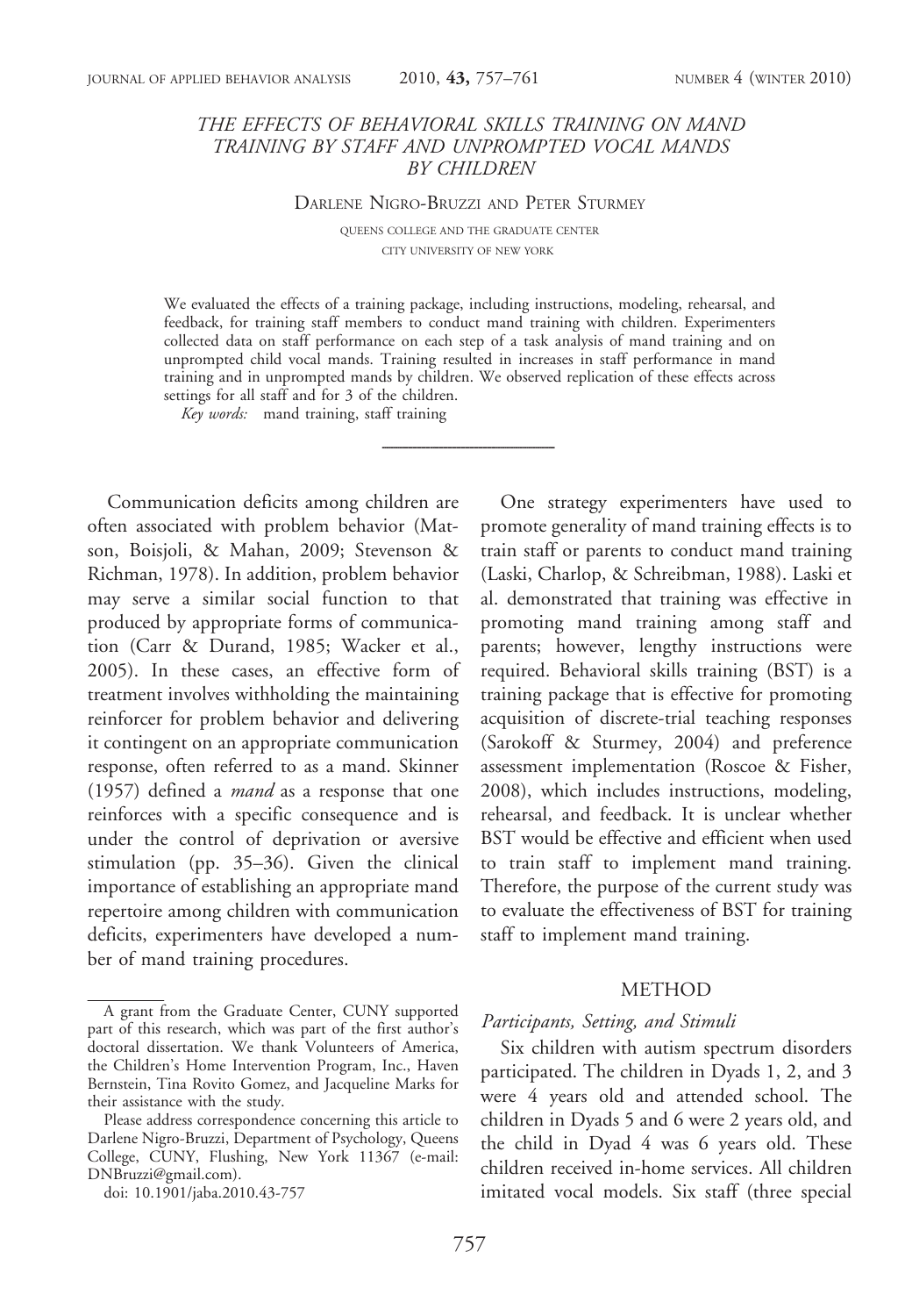#### Table 1

#### Task Analysis of Mand Training

- 2. Bring the child a few centimeters away from the leisure items and instruct him or her to ''[get], [find], [show me], [point to] the one you want.''
- 3. Level 1: When the child touches a leisure item, immediately remove it from his or her hands and hold it up a few centimeters in front of the child's face until he or she mands for the item or 3 s elapses. If the child mands, present him or her with the leisure item for 1 min and record the name of the item and the corresponding prompt level on the data sheet.
- 4. Level 2: If the child did not mand during Level 1, ask him or her ''What do you want?'' If the child mands within 3 s, deliver the item and record data as described for Step 3.
- 5. Level 3: If the child did not mand during Level 2, present the item with a vocal approximation (e.g., ''mm'' for music). If the child subsequently mands within 3 s, deliver the item and record data as described for Step 3.
- 6. Level 4: If the child did not mand during Level 3, present the item with the complete vocal model (e.g., ''music''). Repeat the vocal model three times with 3 s between prompts. If the child subsequently mands within 3 s, deliver the item and record data as described for Step 3.
- 7. If the child does not mand during Level 4, place the item back in the array; record the name of the item on the data sheet.
- 8. After the child has had access to the manded item for 1 min or did not mand during Level 4, reinitiate mand training starting at Step 1. Repeat until the experimenter instructs you to stop.

education teachers and three speech therapists), who worked with the children on a regular basis, participated. None had received training in teaching manding. We paired the staff and the children into dyads, and each staff member worked with the same child throughout the study. Staff training and mand training sessions were conducted in the child's classroom, a room in their home, or a private office (staff training only). Staff conducted generality probes in a room outside the child's classroom. Experimenters identified five to eight items for use during mand training with each participant through staff and parent interviews and preference assessments (DeLeon & Iwata, 1996). Experimenters taped all sessions.

# Response Measurement and Interobserver Agreement

An eight-step mand-training task analysis was developed (see Table 1). Each training step consisted of multiple components (e.g., prompting, delivery of the item, and data collection) to replicate the complexity of mand training in the natural environment where staff must perform multiple responses in a short period of time. Observers collected data for each mand opportunity, including those initiated by staff (e.g., when the staff asked a child to "find the one he or she wants") and those

initiated by a child (e.g., when a child touched a toy). During each mand opportunity, only certain steps of the task analysis were applicable for data collection, depending on whether a staff member or a child initiated the mand opportunity and depending on the prompt level in effect when the child emitted a mand. For example, if a staff member initiated a mand opportunity and the child emitted a mand at Level 1 (Step 3), then only Steps 1, 2, 3, and 8 were applicable for data collection, whereas if the child initiated an opportunity and performed a mand at Level 1 (Step 3), then only Steps 3 and 8 were applicable for data collection. For each applicable training step, experimenters scored a correct response if the staff completed all components associated with that step in the sequence listed in the task analysis. If a staff member skipped a prompt level, experimenters scored that prompt level as incorrect. The experimenter recorded staff behavior during staff training role play in the same manner. We calculated the percentage of correct staff responses by adding the number of applicable steps scored as correct, dividing that number by the total number of applicable steps, and converting the ratio to a percentage.

Observers scored the number of mand opportunities and the corresponding prompt level (Levels 1 to 4) in effect when the first

<sup>1.</sup> Place preferred leisure items on the floor, with 3 cm between each toy.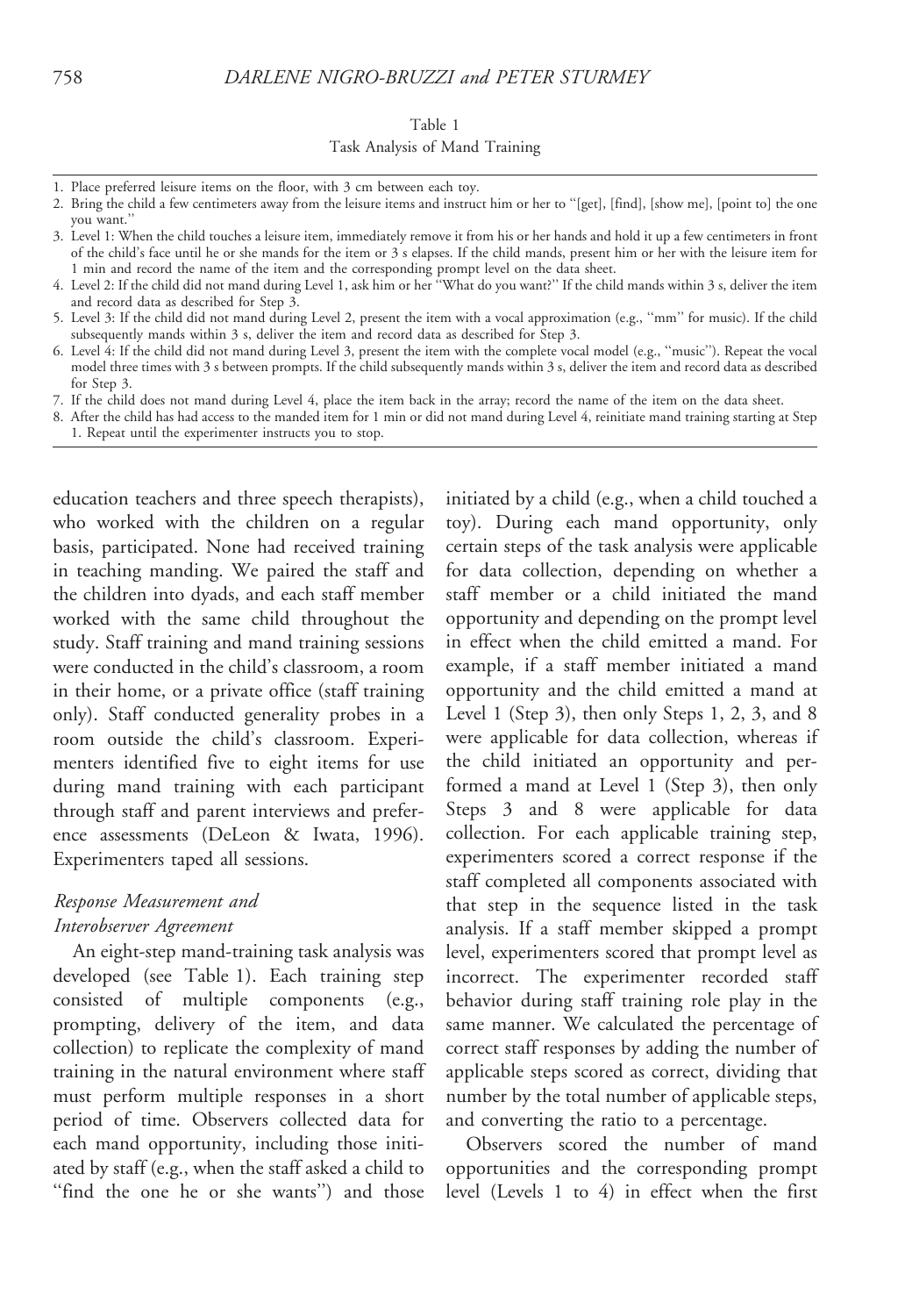mand was emitted for a given opportunity; subsequent mands emitted within the same opportunity were ignored and were excluded from data collection. Experimenters summarized data on the percentage of Level 1 mands by adding mands emitted during the Level 1 step, dividing that number by the number of mand opportunities, and converting the ratio to a percentage. Experimenters summarized data on percentage of steps performed correctly by dividing the number of applicable steps performed correctly by the total number of applicable steps and converting the ratio to a percentage. Experimenters collected interobserver agreement data during a minimum of 20% of sessions across participants. Experimenters summarized agreement scores by dividing the number of agreements by the number of agreements plus disagreements and converting the ratio to a percentage. Mean agreement for steps across staff was 90% (range, 83% to 97%), and mean agreement for mands across children was 92% (range, 77% to 100%).

### Procedure

Experimenters used a multiple baseline design across participants. Baseline and posttraining sessions lasted 20 min.

Baseline. During Session 1, the experimenter presented staff with written instructions and a copy of Table 1 and read its contents aloud. The instructions described the definition of a mand, how to conduct mand training, and how to collect data on child performance. In subsequent sessions, staff received an abbreviated set of instructions that included the purpose and length of the session. The experimenter answered staff members' questions before every session. Staff rarely asked questions, and they typically involved procedural clarification related to data collection and the task analysis.

Staff training. During 30- to 60-min sessions, the experimenter provided instructions, a video model, role-play rehearsal, and performance feedback. After reading the abbreviated instructions, the experimenter showed the staff

member a video depicting all steps listed in Table 1. Next, the experimenter role played the child while the staff member practiced the steps. The experimenter provided feedback (positive and corrective statements) on performance during role plays. Training sessions continued until staff performed 90% correct across three consecutive sessions. All staff members met criterion in three sessions.

Posttraining sessions. Sessions were identical to baseline.

Generality sessions. We assessed generality of children's manding and staff's correct performance across settings. Generality sessions were similar to baseline and lasted 5 min.

### RESULTS AND DISCUSSION

Figure 1 depicts the percentage of staff members' correct performance of applicable task analysis steps and Level 1 child mands. During baseline, Dyads 1, 2, 4, 5, and 6 showed low percentages of staff members' correct performance and Level 1 child mands. Because Dyad 3 had an increasing trend during baseline, experimenters did not implement training with this dyad. During posttraining, percentages of staff members' correct performance and Level 1 child mands increased for Dyads 1, 2, 4, 5, and 6. The increases in mands for Dyad 4 were lower than those observed for the other dyads. For generality probes conducted in the context of baseline, staff and children in all dyads showed outcomes similar to those observed during their baseline sessions. For generality probes conducted in the context of posttraining sessions, staff and children in Dyads 1, 2, and 4 showed outcomes similar to those observed during their posttraining sessions. By contrast, only staff in Dyads 5 and 6 showed outcomes similar to those observed during their posttraining sessions; the children in these dyads showed discrepant responding (i.e., low percentages of Level 1 mands) from their posttraining sessions. Table 2 shows the range of Level 1 mands and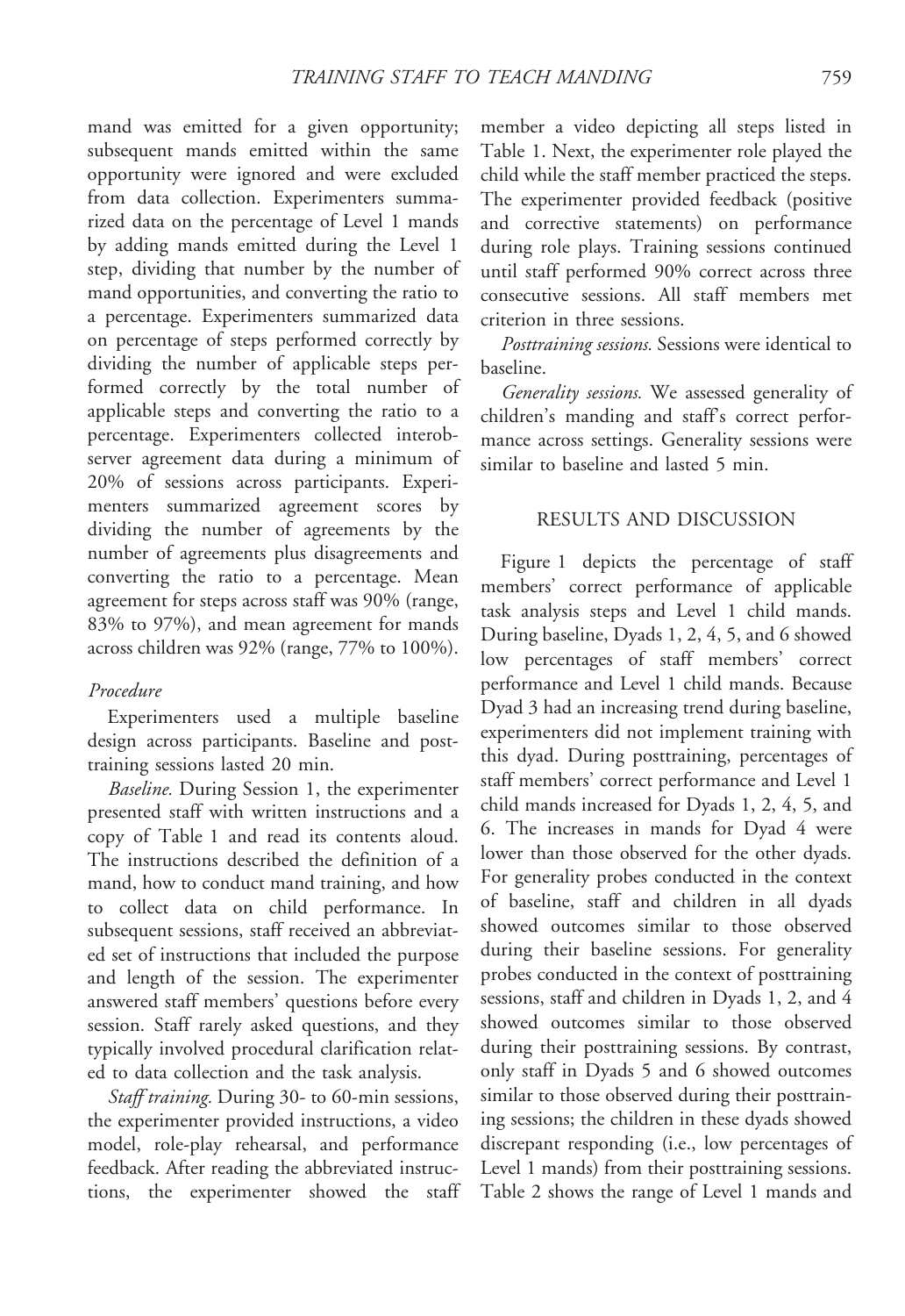

Figure 1. Percentage of Level 1 child mands (circles) and percentage of staff members' correct performance of applicable task analysis steps (squares). Open data points represent responses during sessions, and filled data points represent responses during generality probes.

mand opportunities and demonstrates that a greater number of mand opportunities in baseline compared to posttraining alone did not result in more Level 1 mands for Dyads 2 and 5.

Poor integrity of mand training during baseline was often due to staff presenting only some prompt levels (e.g., Level 4, a model) and omitting others (e.g., Level 1, initiating a delay). During baseline, the children's mands occurred most often when staff initiated a mand opportunity (at Level 2 or 4); the child in Dyad 2 was the only exception, in that she frequently initiated mand opportunities. During posttraining, mands occurred most often at Level 1. It is unclear why mand training generalized across settings for children in Dyads 1, 2, and 3 but not for children in Dyads 5 and 6. The child in Dyad 2 showed a high percentage of Level 1 mands during baseline generality probes; this

may be due to her having previously acquired a manding repertoire for a particular item (movie) that was present in the generality setting.

This study extended previous research on BST by showing that experimenters can use it to train staff to teach children with autism. In addition, the mand training procedure was effective in increasing independent mands in children with autism, and this effect generalized across settings for three of the five children. An important feature of the staff training program was that staff completed BST in fewer than three 60-min sessions. The results suggest that experimenters can implement the mand training procedure across settings with minimal effort for staff and concomitant clinical benefit to children with autism.

Experimenters note some limitations. First, we could not evaluate the effects of the